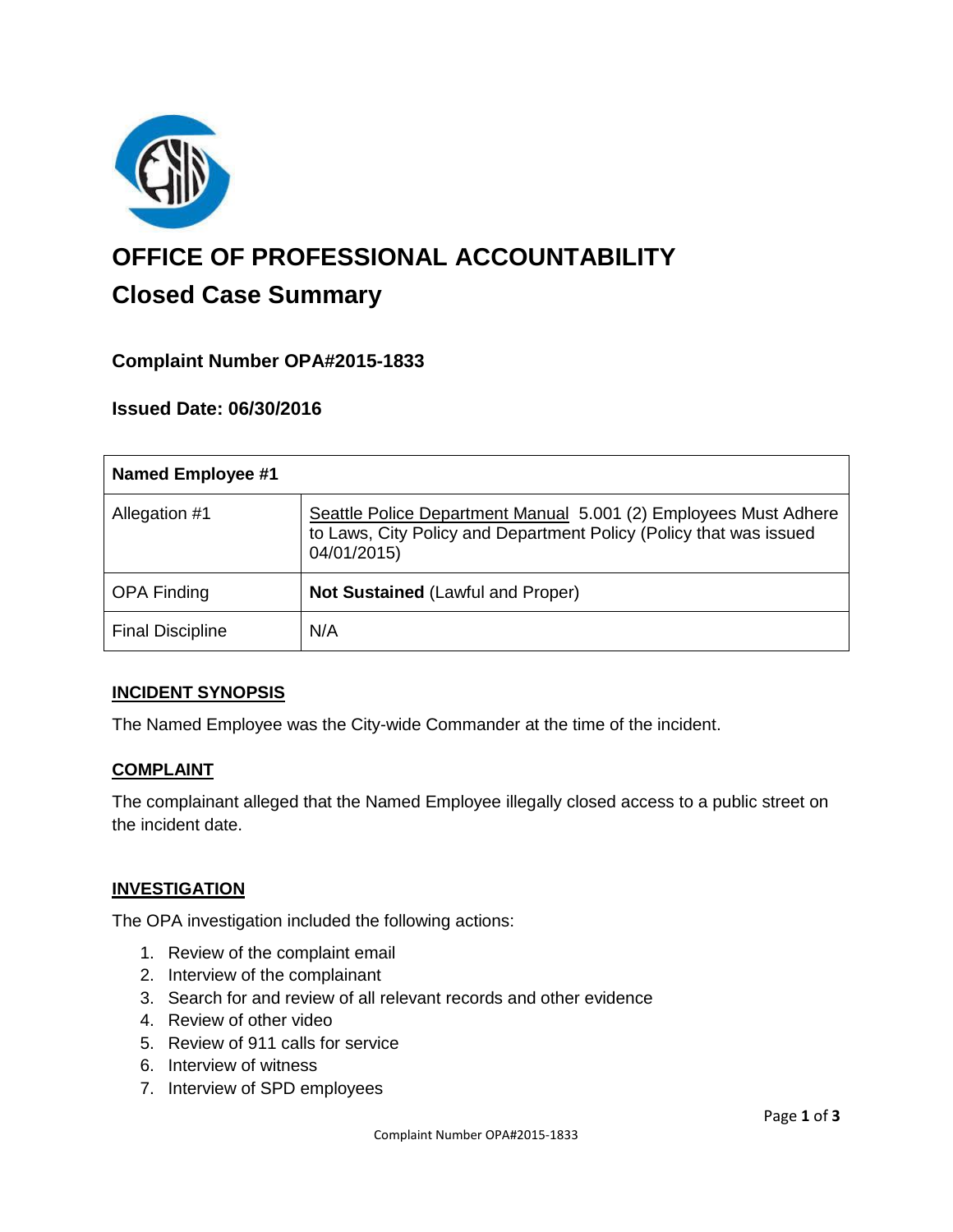## **ANALYSIS AND CONCLUSION**

The Named Employee was City-wide Commander at the time of the incident giving rise to this complaint. Both in an email to his supervisor, the Deputy Chief, and in his OPA interview, the Named Employee took full responsibility for deciding to order SPD officers to block the westward progress of an unpermitted protest march on Pine Street at  $6<sup>th</sup>$  Avenue. There is no factual dispute that some portion of a large group of persons engaged in expressing their views on a variety of topics was stopped by SPD officers and not permitted to go past  $6<sup>th</sup>$  Avenue on westbound Pine Street. This police action to block the westward movement of the protest march lasted between five and fifteen minutes and applied to any and all persons east of the police line on Pine Street at 6<sup>th</sup> Avenue. At the same time their westward movement on Pine Street was restricted, there was no restriction placed on their movement east to  $7<sup>th</sup>$  Avenue and beyond. There is also no dispute this march did not have a parade or event permit. The SPD assisted them in safely marching through the streets of downtown Seattle for approximately three hours prior to being stopped. Finally, as part of the factual background to this incident, large numbers of persons shouting slogans and some holding protest signs had attempted to gain entrance to two downtown indoor malls resulting in attempts to damage property, physical violence, use of force by the police, injuries and arrests. These two events took place earlier in the same afternoon that the police temporarily blocked the westward movement of the group of protesters. It is not clear whether any of the persons stopped at  $6<sup>th</sup>$  Avenue and Pine Street had been involved in the previous incidents at the malls, nor does the record contain any claims by the Named Employee or other SPD sources to have had specific evidence linking any specific person in the stopped group with the previous incidents at the entrances to the malls.

The complainant alleged the police action to stop her and others from proceeding west on Pine Street to the area of Westlake Park prevented them from exercising their right to free expression guaranteed by the First Amendment to the United States Constitution. The complainant and a witness who also took part in the protest told OPA there was no objectively reasonable basis for the police to stop the marchers two blocks short of their intended audience. The complainant and the witness described the protesters at that time as loud and peaceful. The Named Employee, however, described the group at that time as "no longer a peaceful protest." He said, "It was a mob." The Named Employee expressed concern that, based on what had taken place earlier in the afternoon at the two malls, a sort of "contagion effect" might cause the crowd of demonstrators to "step outside themselves and become criminals." Specifically, the Named Employee told OPA he was concerned about the safety of the approximately 10,000 people (including children) assembled for the tree lighting ceremony at Westlake Park should the crowd of protesters reach Westlake while still in an excited and potentially violent state. According to the Named Employee, the protesters were halted temporarily while the police brought additional resources to the area of the tree lighting ceremony and time allowed some of the "contagion effect" to "dissipate." Then, after a short period of time, Pine Street was opened again and the protesters were allowed to continue westbound and reach their intended audience at Westlake Park. The complainant also told OPA that she and the protesters were able to reach Westlake and deliver their message at the tree lighting ceremony after the police reopened Pine Street.